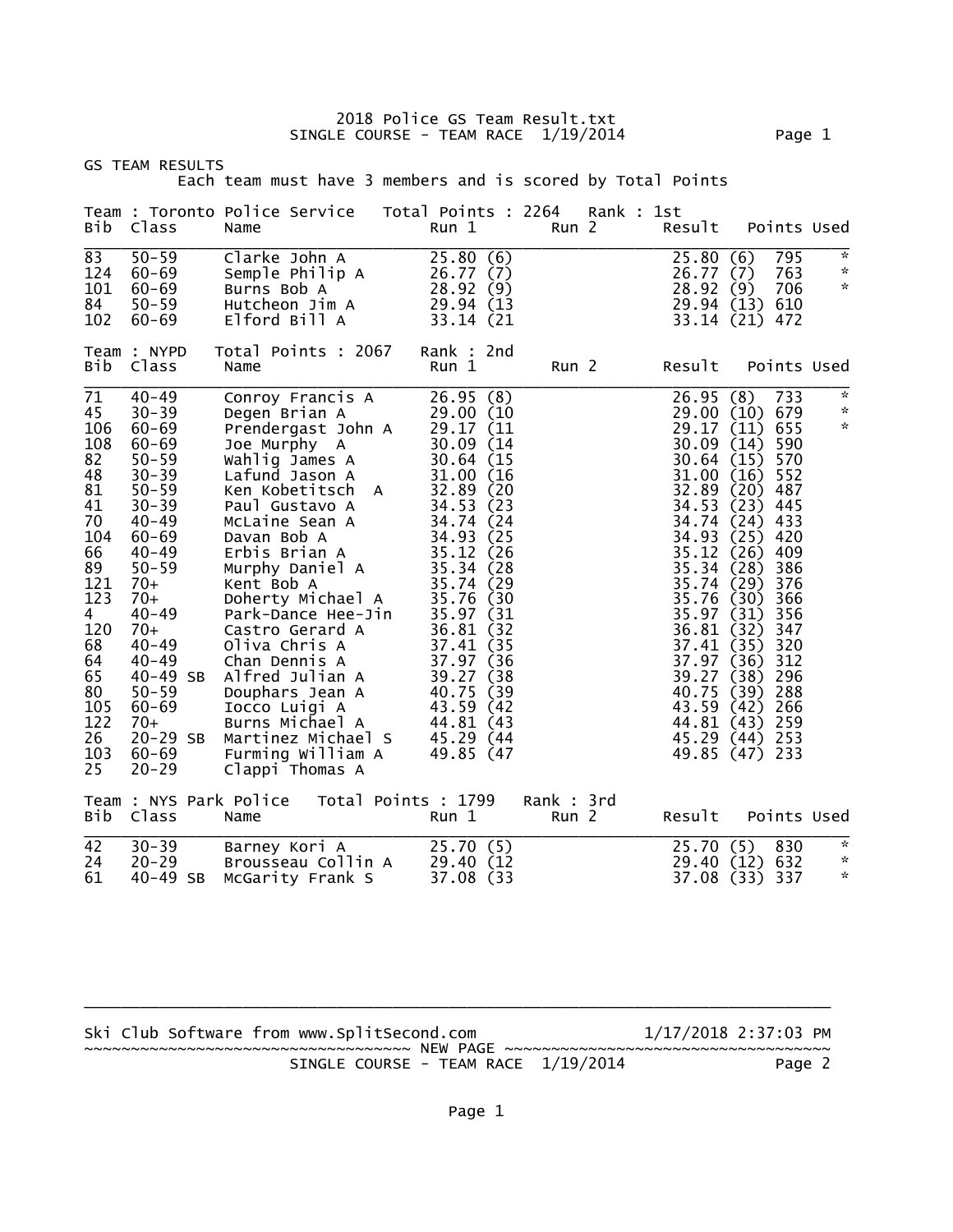## 2018 Police GS Team Result.txt Each team must have 3 members and is scored by Total Points

| Bib                                                                    | Team : Guest<br>Class                                                                                | Total Points : 1776<br>Name                                                                                                        | Rank : 4th<br>Run 1                                                                                    | Run 2                           |           | Result Points Used                                                                                                                   |                                    |
|------------------------------------------------------------------------|------------------------------------------------------------------------------------------------------|------------------------------------------------------------------------------------------------------------------------------------|--------------------------------------------------------------------------------------------------------|---------------------------------|-----------|--------------------------------------------------------------------------------------------------------------------------------------|------------------------------------|
| 20<br>$\frac{1}{3}$<br>$27$<br>$\overline{2}2$<br>$\frac{23}{2}$<br>21 | $20 - 29$<br>$20 - 29$<br>$20 - 29$<br>$20 - 29$<br>$20 - 29$<br>$20 - 29$<br>$20 - 29$<br>$20 - 29$ | Semple Cameron A<br>Wahlig Nicole A<br>Dance Sasha A<br>Ryan Liam S<br>Li Vincent A<br>Kwan Michael A<br>Li Anna A<br>Chen Peter A | 24.15(1)<br>33.14 (21<br>38.73 (37<br>41.11 (40<br>48.50 (45<br>49.22 (46<br>51.49 (48)<br>1:04.93(49) |                                 | 38.73(37) | 24.15 (1) 1000<br>33.14 (21) 472<br>304<br>41.11 (40) 281<br>48.50 (45) 246<br>49.22 (46) 240<br>51.49 (48) 227<br>$1:04.93(49)$ 221 | $\sim$<br>$\kappa$<br>$\mathbf{x}$ |
| Bib                                                                    | Class                                                                                                | Team : NYS DOCS  Total Points : 952  Rank : 5th<br>Name                                                                            | Run 1                                                                                                  | Run 2                           | Result    | Points Used                                                                                                                          |                                    |
| 49                                                                     | $30 - 39$                                                                                            | Hamelin Corey A 25.13 (2)                                                                                                          |                                                                                                        |                                 |           | 25.13 (2) 952                                                                                                                        | 一次。                                |
| Bib                                                                    | Team : NYSP<br>Class                                                                                 | Total Points : 908<br>Name                                                                                                         | Rank: 6th<br>Run 1                                                                                     | Run 2                           |           | Result Points Used                                                                                                                   |                                    |
| 50 <sup>7</sup>                                                        | $30 - 39$                                                                                            | $Whalen Mark A$ 25.40 (3)                                                                                                          |                                                                                                        |                                 | 25.40(3)  | 908                                                                                                                                  | $\overline{\phantom{a}}$           |
| Bib                                                                    | Class                                                                                                | Team : York Regional Police  Total Points : 867 Rank : 7th<br>Name                                                                 | Run 1                                                                                                  | Run 2                           | Result    | Points Used                                                                                                                          |                                    |
| 62                                                                     | $40 - 49$                                                                                            | Cummins Tony A                                                                                                                     | 25.62(4)                                                                                               |                                 |           | 25.62 (4) 867                                                                                                                        | 一次                                 |
| Bib                                                                    | Class                                                                                                | Team : NYC DEP PD  Total Points : 791  Rank : 8th<br>Name                                                                          | Run 1                                                                                                  | Run <sub>2</sub>                |           | Result Points Used                                                                                                                   |                                    |
| 85<br>51                                                               | $50 - 59$<br>$30 - 39$ SB                                                                            | Perry Kevin A 31.64 (18)<br>Winthers Travis S                                                                                      | 41.64 (41)                                                                                             |                                 |           | 31.64 (18) 518<br>41.64 (41) 273 *                                                                                                   | - *                                |
| Bib                                                                    | Team : MTA PD<br>Class                                                                               | Total Points : 534<br>Name                                                                                                         | Rank: 9th<br>Run 1                                                                                     | Run <sub>2</sub>                | Result    | Points Used                                                                                                                          |                                    |
| 52                                                                     | $30 - 39$                                                                                            | Burns Michael A 31.34 (17                                                                                                          |                                                                                                        |                                 |           | 31.34 (17) 534 *                                                                                                                     |                                    |
| Bib                                                                    | Class                                                                                                | Team : Baltimore CIty PD    Total Points : 502<br>Name                                                                             | Run 1                                                                                                  | Rank : 10th<br>Run <sub>2</sub> |           | Result Points Used                                                                                                                   |                                    |
| 30                                                                     | $40 - 49$                                                                                            | Leisher Jerry A 32.12 (19)                                                                                                         |                                                                                                        |                                 |           | 32.12 (19) 502                                                                                                                       | $\overline{\phantom{a}}$           |

Ski Club Software from www.SplitSecond.com  $1/17/2018$  2:37:03 PM ~~~~~~~~~~~~~~~~~~~~~~~~~~~~~~~~~~~ NEW PAGE ~~~~~~~~~~~~~~~~~~~~~~~~~~~~~~~~~~~ SINGLE COURSE - TEAM RACE  $1/19/2014$ 

\_\_\_\_\_\_\_\_\_\_\_\_\_\_\_\_\_\_\_\_\_\_\_\_\_\_\_\_\_\_\_\_\_\_\_\_\_\_\_\_\_\_\_\_\_\_\_\_\_\_\_\_\_\_\_\_\_\_\_\_\_\_\_\_\_\_\_\_\_\_\_\_\_\_\_\_\_\_\_\_

Each team must have 3 members and is scored by Total Points

Team : Augusta Police Total Points : 397 Rank : 11th Page 2